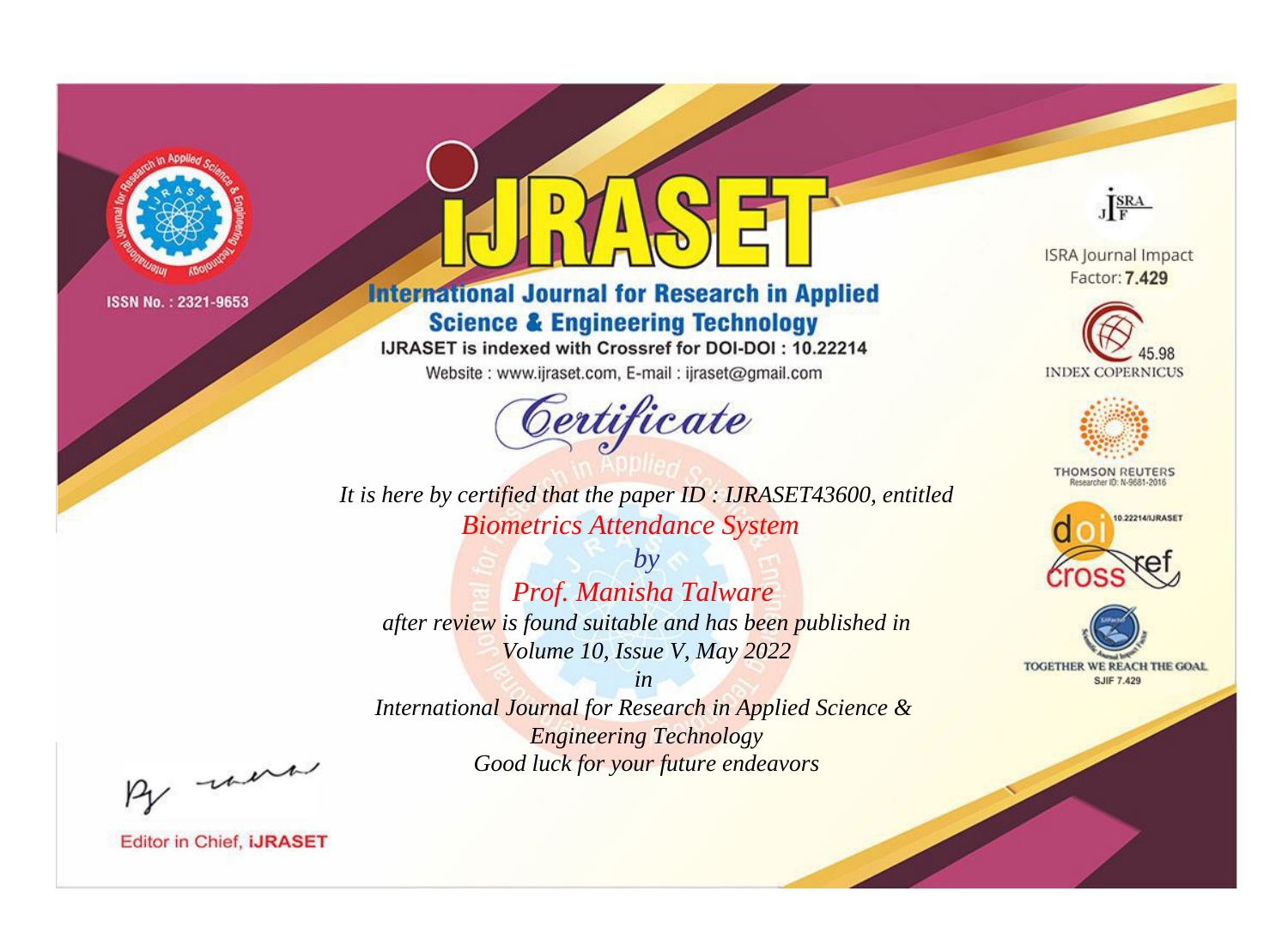

# **International Journal for Research in Applied Science & Engineering Technology**

IJRASET is indexed with Crossref for DOI-DOI: 10.22214

Website: www.ijraset.com, E-mail: ijraset@gmail.com



*It is here by certified that the paper ID : IJRASET43600, entitled Biometrics Attendance System*

*by Aatik Shaikh after review is found suitable and has been published in Volume 10, Issue V, May 2022*

*in International Journal for Research in Applied Science & Engineering Technology Good luck for your future endeavors*

By morn

**Editor in Chief, IJRASET** 

**ISRA Journal Impact** Factor: 7.429

JERA





**THOMSON REUTERS** 



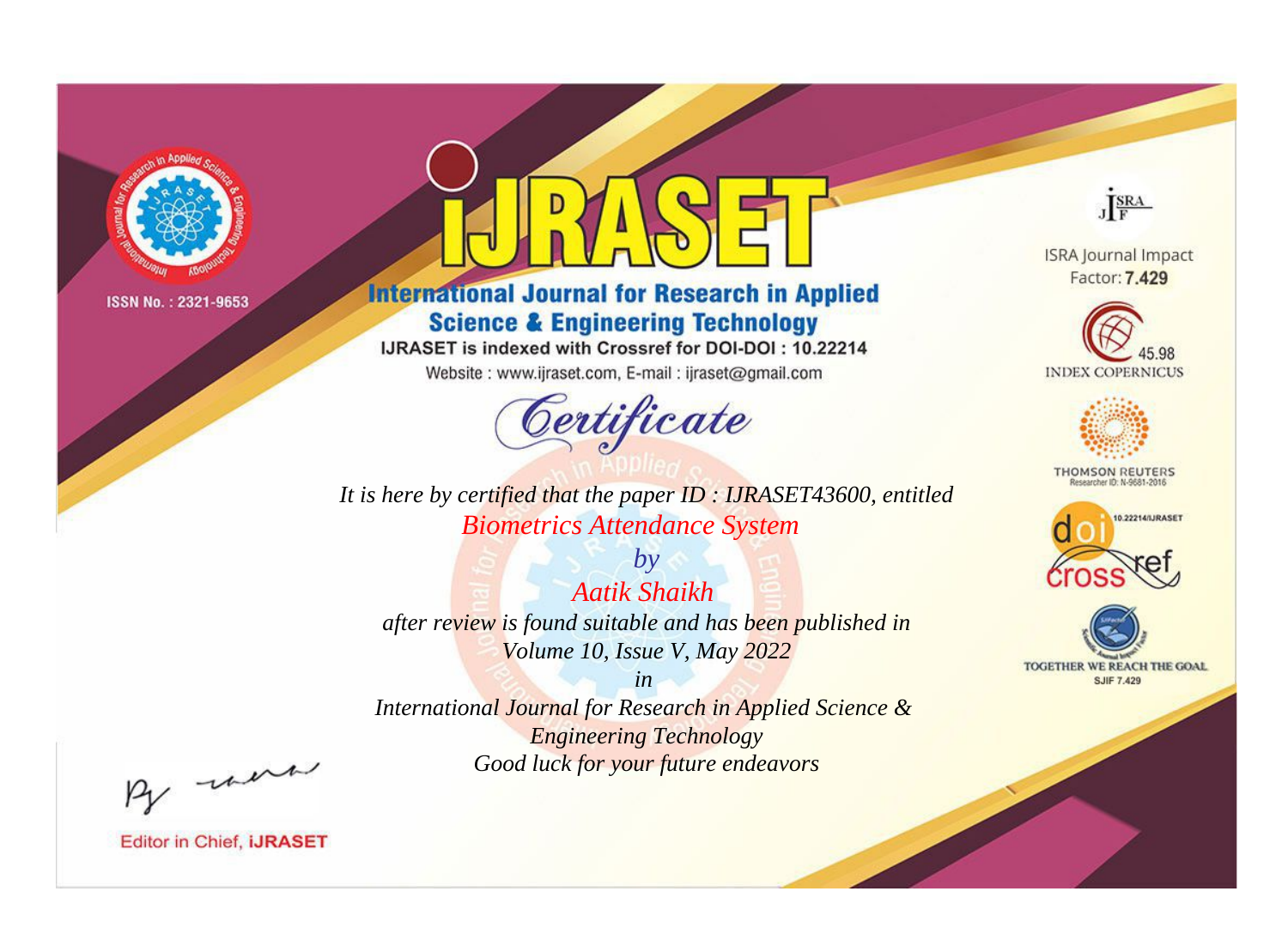

# **International Journal for Research in Applied Science & Engineering Technology**

IJRASET is indexed with Crossref for DOI-DOI: 10.22214

Website: www.ijraset.com, E-mail: ijraset@gmail.com



JERA

**ISRA Journal Impact** Factor: 7.429





**THOMSON REUTERS** 



TOGETHER WE REACH THE GOAL **SJIF 7.429** 

*It is here by certified that the paper ID : IJRASET43600, entitled Biometrics Attendance System*

*by Harshal Suryavanshi after review is found suitable and has been published in Volume 10, Issue V, May 2022*

*in* 

*International Journal for Research in Applied Science & Engineering Technology Good luck for your future endeavors*

By morn

**Editor in Chief, IJRASET**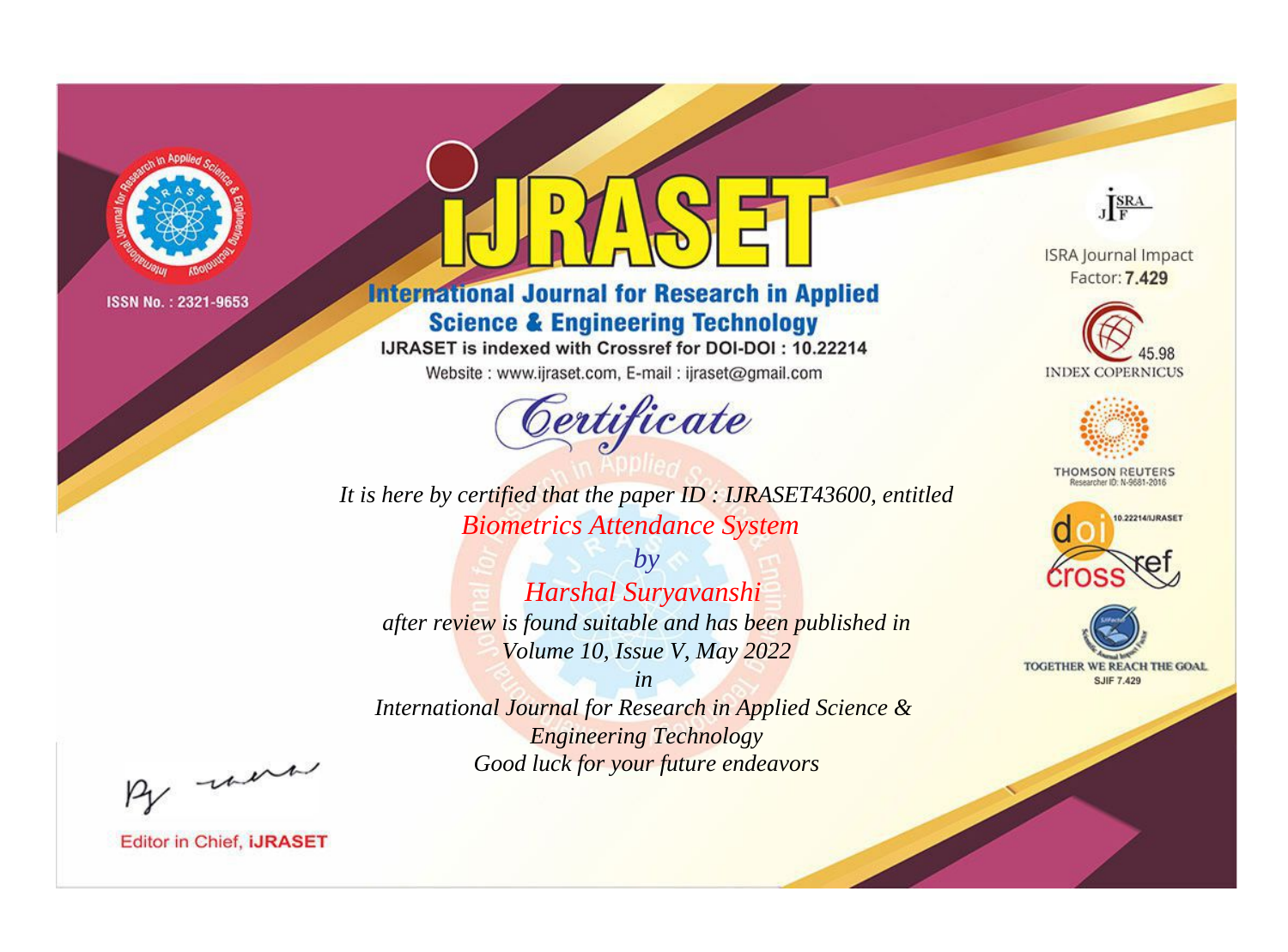

# **International Journal for Research in Applied Science & Engineering Technology**

IJRASET is indexed with Crossref for DOI-DOI: 10.22214

Website: www.ijraset.com, E-mail: ijraset@gmail.com



*It is here by certified that the paper ID : IJRASET43600, entitled Biometrics Attendance System*

*by Tejas Ranawade after review is found suitable and has been published in Volume 10, Issue V, May 2022*

*in International Journal for Research in Applied Science & Engineering Technology Good luck for your future endeavors*



**Editor in Chief, IJRASET** 

**ISRA Journal Impact** Factor: 7.429

JERA





**THOMSON REUTERS** 



TOGETHER WE REACH THE GOAL **SJIF 7.429**